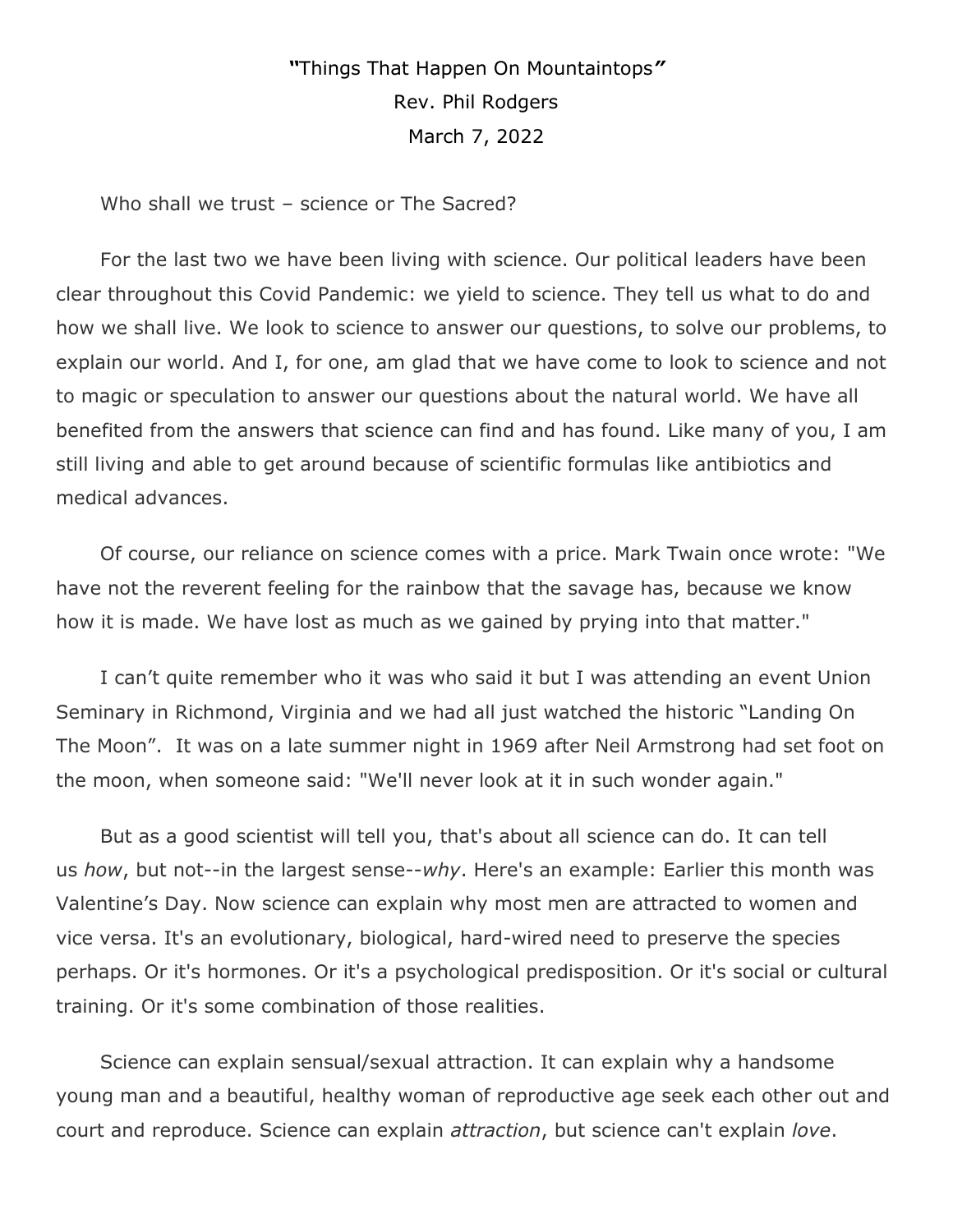Science can't explain why, for example, forty years later--not as healthy, not as good-looking and far beyond reproductive age--that same man sits by the hospital bed of that same woman night, after night holding her hand, praying that she survives cancer, willing, in a second, to change places with her, to die if it would mean that she might live.

Science can measure and study and explain the need of a species to reproduce itself and survive. But science can't explain love. And, yet, love is as *real* as reproduction. It is as *real* as it is *unexplainable*. Down through the centuries, human love has remained a mystery that lies beneath what we can evaluate and measure and see.

What happened on the Mount of Transfiguration in today's Gospel reading was something like that, it seems to me. It wasn't science. It was the sacred and I realize to try to explain it is futile. Peter and James and John had known Jesus well for a long time. And since they were willing to leave their livelihoods and follow him, they obviously thought highly of Jesus and of his teaching. They considered him to be a remarkable rabbi. They had recently even come to see Jesus as the promised messiah- the one God had chosen to lead Israel.

Still, to these followers, Jesus was a man, just a man--a singularly inspiring teacher, perhaps a great leader who might help his people kick the Romans out of power and take control of their own affairs again--but a human being to be sure.

Then, suddenly, on the mountain, for just a moment, they are able see beneath Jesus' ordinary humanity and find shining there the very *presence*, the very *holiness,* the very *glory* of God. It is revelation. It is mystery, which can be neither explained nor debunked. Like true love, it is a reality too deep to measure.

Indeed, the Biblical witness over and over again is that there is a hidden holiness which exists "*in, with and under*" ordinary things and ordinary people. Water, wine, bread--it is these ordinary things that God has chosen to make holy for us. A group of ordinary people gathered worship is a gathering of ordinary human beings, in the grace